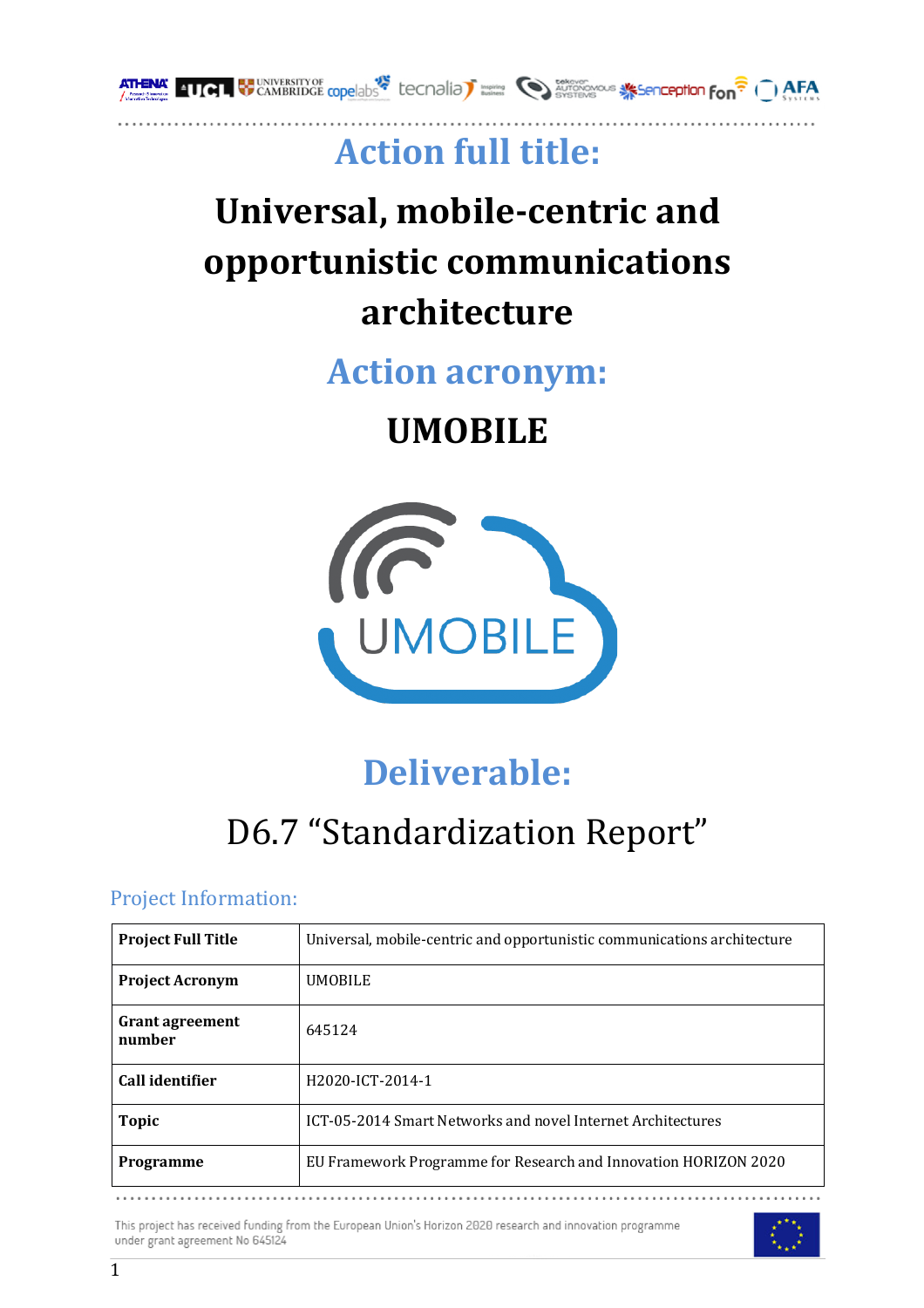| <b>ATHENA ELLOL CAMBRIDGE COPE ADS<sup>25</sup></b> Lecnalia |  |  |  |  |  |  |
|--------------------------------------------------------------|--|--|--|--|--|--|
|--------------------------------------------------------------|--|--|--|--|--|--|

|  | <b>Inspired CO AUTONOMOUS SECREPTION FON<sup>2</sup> ( ) AFA</b> |  |
|--|------------------------------------------------------------------|--|
|  |                                                                  |  |

**Project Coordinator** | Prof. Vassilis Tsaoussidis, Athena Research Center

# Deliverable Information:

| <b>Deliverable Number-</b><br><b>Title</b> | D6.7 Standardization Report                                                                                                                                                                                                        |
|--------------------------------------------|------------------------------------------------------------------------------------------------------------------------------------------------------------------------------------------------------------------------------------|
| <b>WP Number</b>                           | WP <sub>6</sub>                                                                                                                                                                                                                    |
| <b>WP Leader</b>                           | AFA                                                                                                                                                                                                                                |
| Task Leader (s)                            | <b>UCAM</b>                                                                                                                                                                                                                        |
| <b>Authors</b>                             | UCAM: Adisorn Lertsinsrubtavee, Carlos Molina-Jimenez<br>Senception: Rute Sofia<br>Athena: Sotiris Diamantopoulos, Alexandros Sarros<br><b>COPELABS: Paulo Mendes</b><br>UCL: Ioannis Psaras, Sergi Rene<br>Tecnalia: Susana Perez |
| Contact                                    | al773@cam.ac.uk                                                                                                                                                                                                                    |
| Due date                                   | 31/03/2018                                                                                                                                                                                                                         |
| <b>Actual date of</b><br>submission        | 23/04/2018                                                                                                                                                                                                                         |

# Dissemination Level:

| PU        | Public                                                                               |  |
|-----------|--------------------------------------------------------------------------------------|--|
| <b>CO</b> | Confidential, only for members of the consortium (including the Commission Services) |  |
| <b>CI</b> | Classified, as referred to in Commission Decision 2001/844/EC                        |  |

# Document History:

| <b>Version</b> | Date       | <b>Description</b>                                              |
|----------------|------------|-----------------------------------------------------------------|
| Version 0.1    | 08/11/2017 | First draft to the consortium                                   |
| Version 0.2    | 21/02/2018 | Update document after plenary meeting in London                 |
| Version 0.3    | 2/04/2018  | Update document regarding comments from COPELABS and Senception |
| Version 0.4    | 23/04/2018 | Final version                                                   |

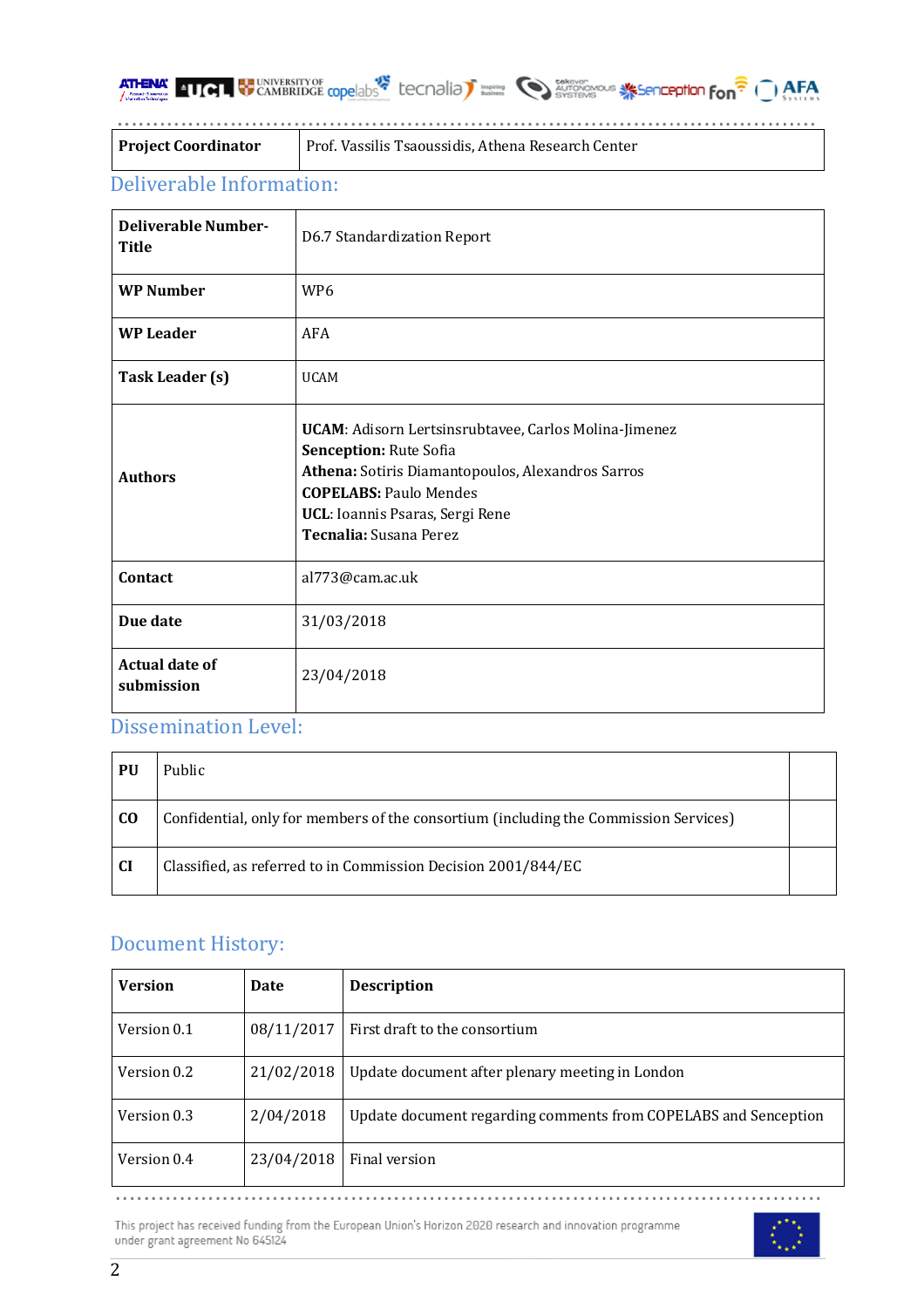|                | <b>ATHENA' 11GH</b> WINNERSTIYOF <b>copelable</b> tecnalia <sup>T</sup> busines and developed a second <b>fon<sup>2</sup> (2) AFA</b> |  |
|----------------|---------------------------------------------------------------------------------------------------------------------------------------|--|
|                | <b>Table of Content</b>                                                                                                               |  |
|                |                                                                                                                                       |  |
|                |                                                                                                                                       |  |
|                |                                                                                                                                       |  |
| 3 <sub>1</sub> |                                                                                                                                       |  |
| 3.1            |                                                                                                                                       |  |
| 3.2            |                                                                                                                                       |  |
| 3.3            |                                                                                                                                       |  |
| 3.4            |                                                                                                                                       |  |
| 3.5            |                                                                                                                                       |  |
| 3.6            |                                                                                                                                       |  |
| 3.7            |                                                                                                                                       |  |
| 4.             |                                                                                                                                       |  |
|                |                                                                                                                                       |  |

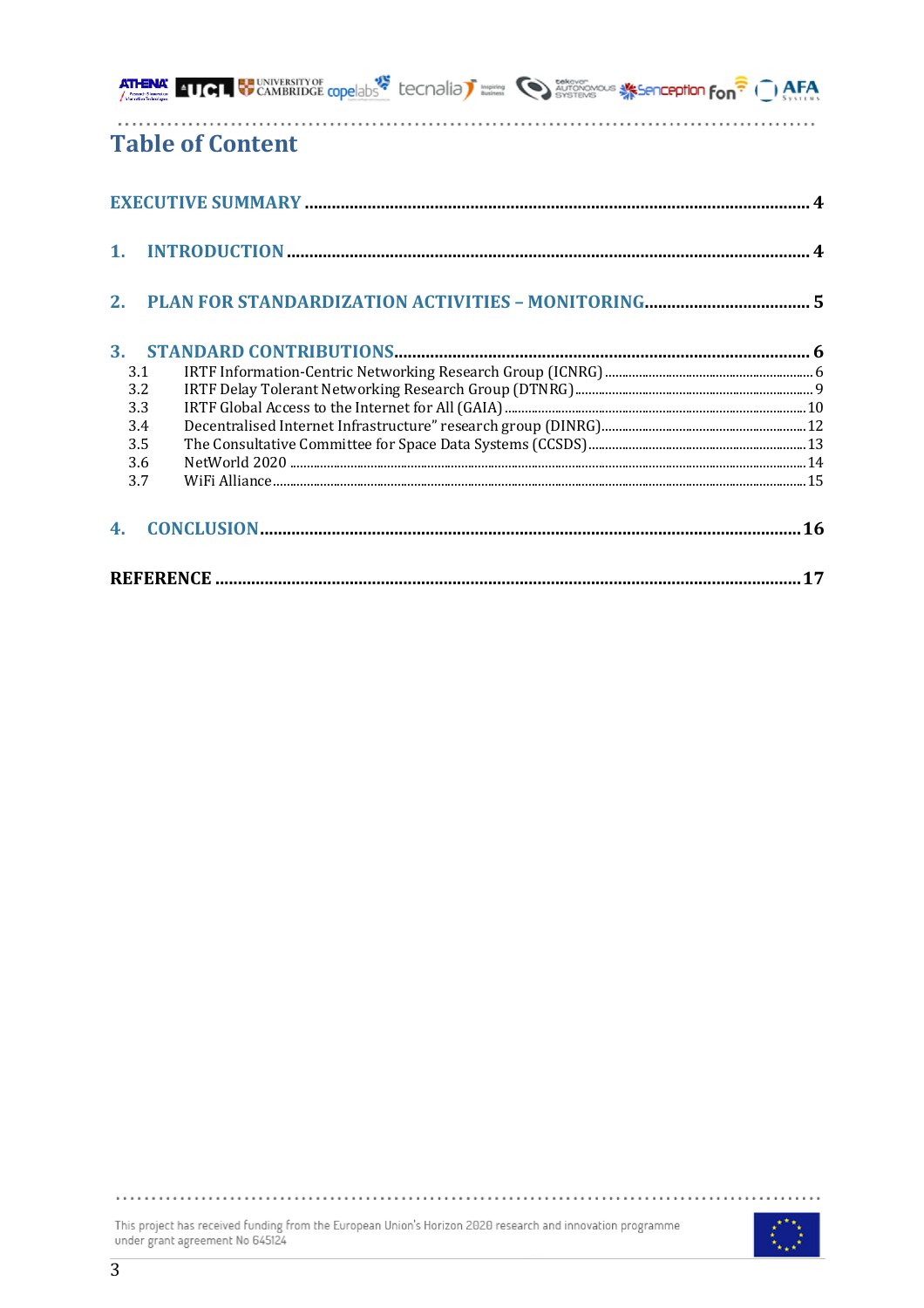

# **Executive summary**

**Background:** This report is written in the framework of Task 6.3 "Standardization report" of UMOBILE project. The deliverable envisions UMOBILE's main objectives in terms of standardization activities in the area of contributions and co-operation with various standardization bodies.

#### **Objectives:**

The main objectives of Work Package 6 are to cover the contributions of UMOBILE project in terms of dissemination, standardization, and exploitation of results. In the context of standardization, it is foreseen to consider i) standardization bodies; ii) technological platforms; iii) interexchange with other projects.

UMOBILE aims to advance networking technologies and architectures towards the conception and realization of Future Internet. In particular, UMOBILE extends Internet (i) functionally  $-$  by combining ICN and DTN technologies within a new architecture, (ii) geographically – by allowing for internetworking on demand over remote and isolated areas – and (iii) socially – by allowing low-cost access to users but also free user-to-user networking as well as to promote user-centric networking in all its aspects.

The UMOBILE project has identified a set of relevant standardization bodies, mostly focused on the ICN, DTN and global Internet fields, that will be monitored to guarantee the alignment of the UMOBILE solution with the latest standards and to identify potential contributions to the ongoing standardization activities.

# **1. Introduction**

The main objective of UMOBILE is to develop a mobile-centric service oriented architecture that efficiently delivers contents/services to the end users. The UMOBILE decouples services from their origin locations, shifting the host-centric paradigm to novel incorporated aspects from both information-centric and opportunistic networking with the ultimate purpose of delivering an architecture focused on: i) improving aspects of the existing infrastructure  $(e.g., keeping traffic local to lower OPEX);$  ii) improving the social routine of Internet users via technology-mediated approaches.

UMOBILE aims to push network services (e.g., mobility management, intermittent connectivity support) and user services (e.g., pervasive data sharing and content management) as close as possible to the end users. By pushing such services closer to the users, we can optimise, in a scalable way, aspects such as bandwidth utilisation and resource management. We can also improve the service availability in challenged network environments. For example, users in some areas may suffer from intermittent and unstable Internet connectivity when they are trying to access certain online services.

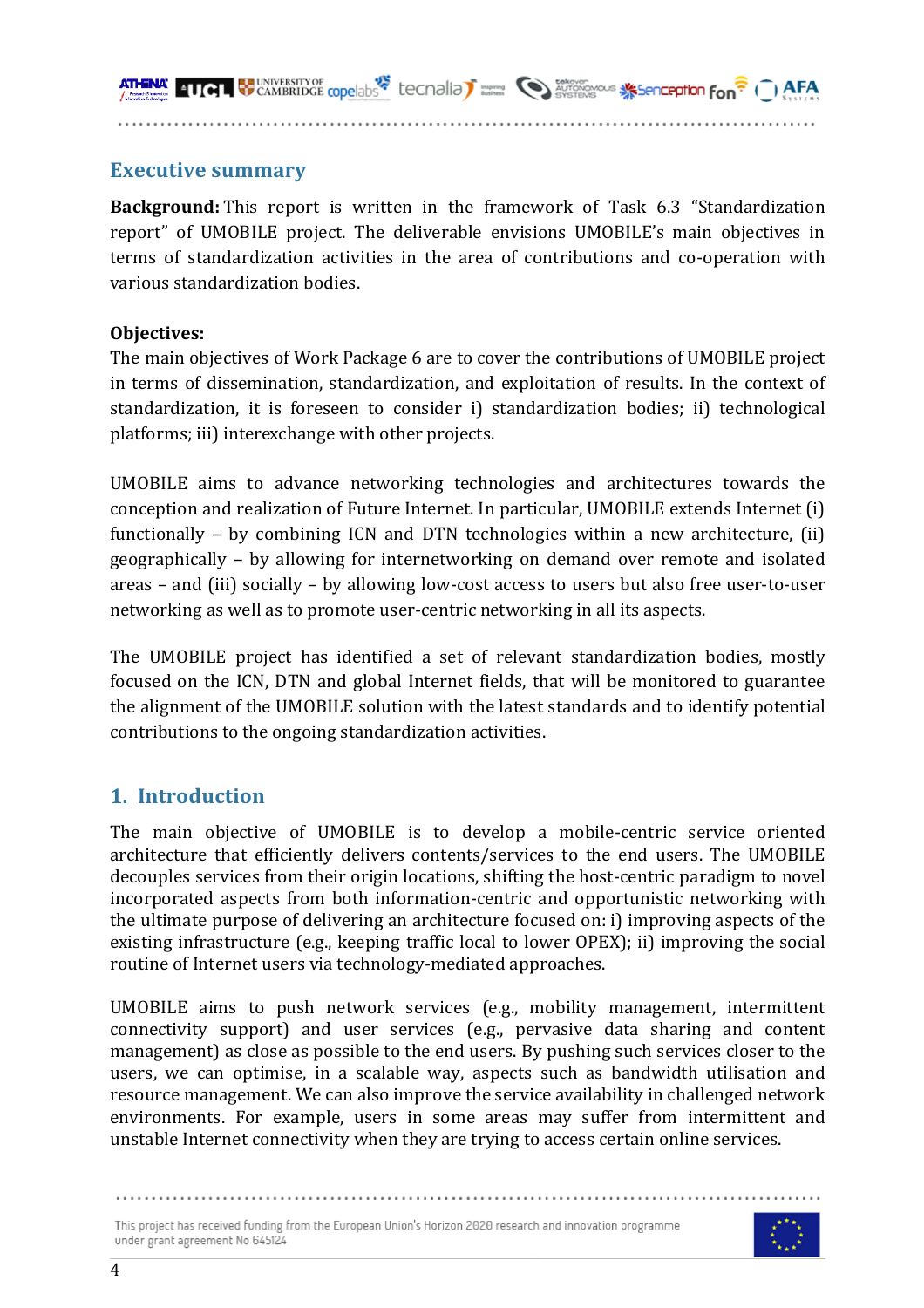**THE CAMBRIDGE copelabs Lecondia) Example 10 CAMBRIDGE copelabs** Lecondia **Company Company Condition Condition**  $\overline{F}$  ( ) AFA

In this context, we envision contributions to relevant standardization bodies as well as contributes to technological platforms, and knowledge/experience exchange with other projects, as described in detail in D1.2.

# **2.** Plan for standardization activities - Monitoring

UMOBILE targets to play an active role in the international standardization bodies related to the area of interest to the project. The standardization activities will focus on contributing to (draft) specifications, and taking initiative in designing system and protocol aspects as applicable. As a general principle, the plan for each standardization initiative will cover the following subsequent activities:

- The project has identified the standardization bodies and specifications that could be interested/impacted by the UMOBILE research activity.
- The project focuses on liaison activities with the targeted standardization bodies in order to qualify and determine the appropriate course of action. UMOBILE partners are already in contact with the involved parties of every relevant group and collaborate towards the maximization of effort gain and exploitation of results, within the Future Internet context.
- The project follows a specific standardization plan for each impact area (i.e., research group, relevant technical area).
- UMOBILE consortium also participates in the review process, including assessment analysis and implementation of recommended outcomes from standardization bodies.
- The relevant UMOBILE standardization activities are to be disseminated through regular meeting of standardization bodies, international conferences and workshops.

The initial target standardization bodies, contributions and collaboration among partners in the key activities is presented in Table 1.

| <b>Entity</b> | <b>Working</b><br>Group | <b>Expected Activities</b>                                                                                                                      | <b>UMOBILE Partners</b><br>Involved |
|---------------|-------------------------|-------------------------------------------------------------------------------------------------------------------------------------------------|-------------------------------------|
| <b>IRTF</b>   | <b>ICNRG</b>            | <b>UMOBILE</b> development<br>guidelines                                                                                                        | COPELABS,<br>TECNALIA, UCL          |
|               | <b>DTNRG</b>            | To provide interoperable<br>communications with<br>challenged environments where<br>continuous end-to-end<br>connectivity cannot be<br>assumed. | ATHENA TECHNALIA                    |
|               | <b>GAIA</b>             | To develop sustainable solution<br>and standardization for global<br>Internet access                                                            | ATHENA, UCAM                        |
|               | <b>DINRG</b>            | To investigate open research<br>issues in decentralizing<br>infrastructure services                                                             | <b>UCL</b>                          |

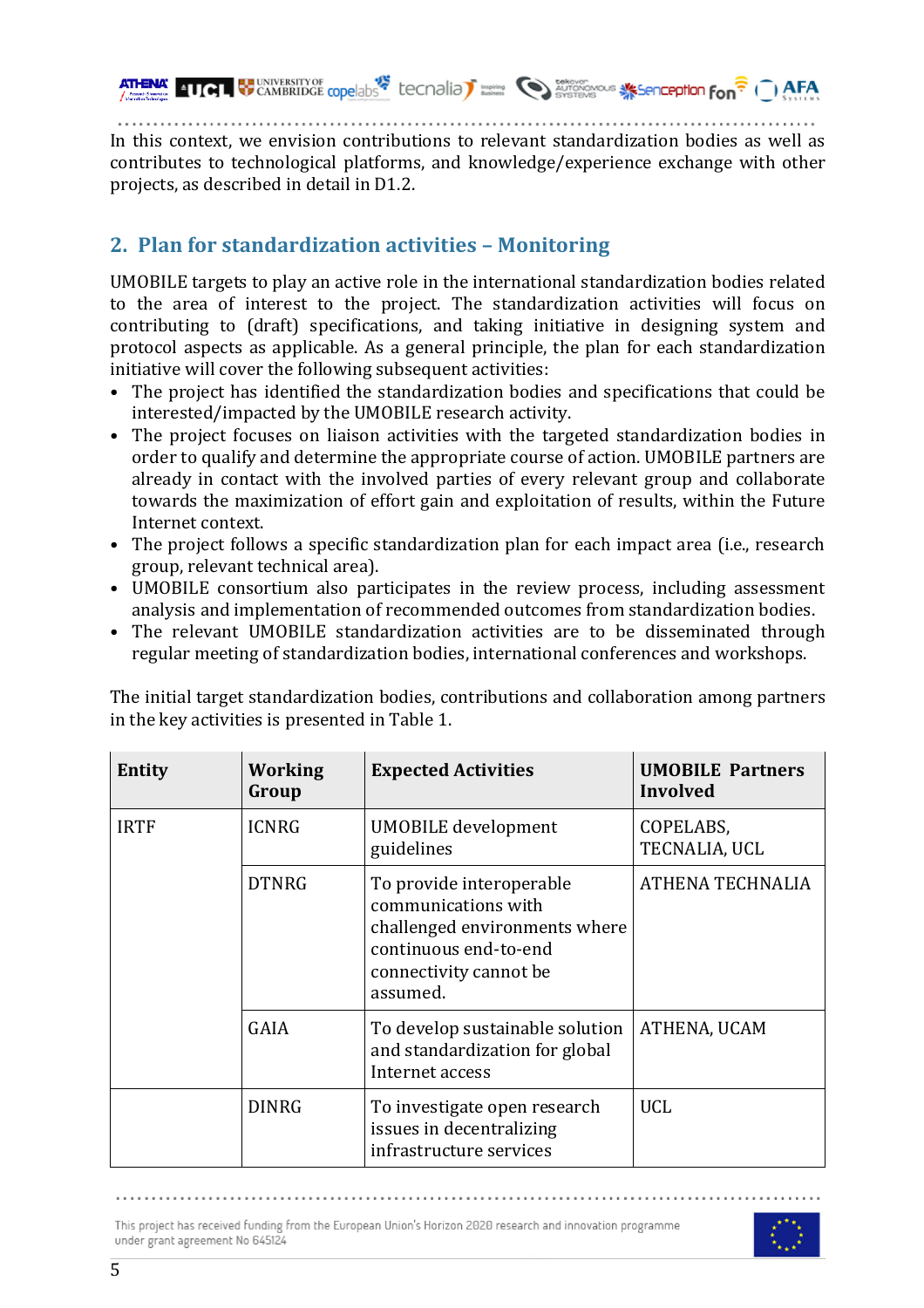| <b>Entity</b> | <b>Working</b><br>Group | <b>Expected Activities</b>                                                                                                                                              | <b>UMOBILE Partners</b><br>Involved |
|---------------|-------------------------|-------------------------------------------------------------------------------------------------------------------------------------------------------------------------|-------------------------------------|
| <b>CCSDS</b>  |                         | Dissemination of relevant<br>outcomes on DTN                                                                                                                            | <b>ATHENA</b>                       |
| NetWorld2020  |                         | Technical discussion platform.<br>Strong contribution platform, in<br>the form of input to white<br>papers addressing different<br>aspects of networking<br>technology. | Senception                          |
| WiFi Alliance |                         | Deployment aspects;<br>specification contributions                                                                                                                      | Senception                          |

**Table 1.** UMOBILE initial mapping of the standardization entities and the involved partners.

# **3. Standard contributions**

Several project partners are actively participating in various standardization bodies such as the Consultative Committee for Space Data Systems (CCSDS), NetWorld 2020, WiFi Alliance (WFA) and the Internet Engineering Task Force (IETF) as well as the Internet Research Task Force (IRTF). Within UMOBILE, we focus on novelty of the design architecture involved in many stages of research and development. Therefore, we believe that direct submission of results to IETF will not be fruitful due to the objectives and strategies of the project. However, IETF also maintains research branches such as IRTF, that is more open to innovations in communication architecture. Candidates for focused contributions are current efforts in the IRTF to position DTN and ICN as exploitable technologies. With both communities being somewhat disjoint at this point, the UMOBILE objectives in joining ICN with DTN concepts can directly influence the communities' thinking in both areas. We plan, for instance, to actively contribute to scenario and research challenge definitions, as well as position the UMOBILE functional components as a possible approach for traversing ICN, DTN and traditional IP deployments.

UMOBILE will focus on influencing research and development activities, which is particularly sensible as the innovative technology. UMOBILE will incorporate and propose standardization elements to achieve the necessary baseline interoperability across implementations.

### **3.1IRTF Information-Centric Networking Research Group (ICNRG)**

The Information-Centric Networking Research Group (ICNRG) is a research group within IRTF. Its main objective is to couple ongoing ICN research with solutions that are relevant for evolving the Internet at large. The research challenges for ICN include:

- Naming schemes for ICN, including scalable name resolution for flat names
- Scalable routing schemes

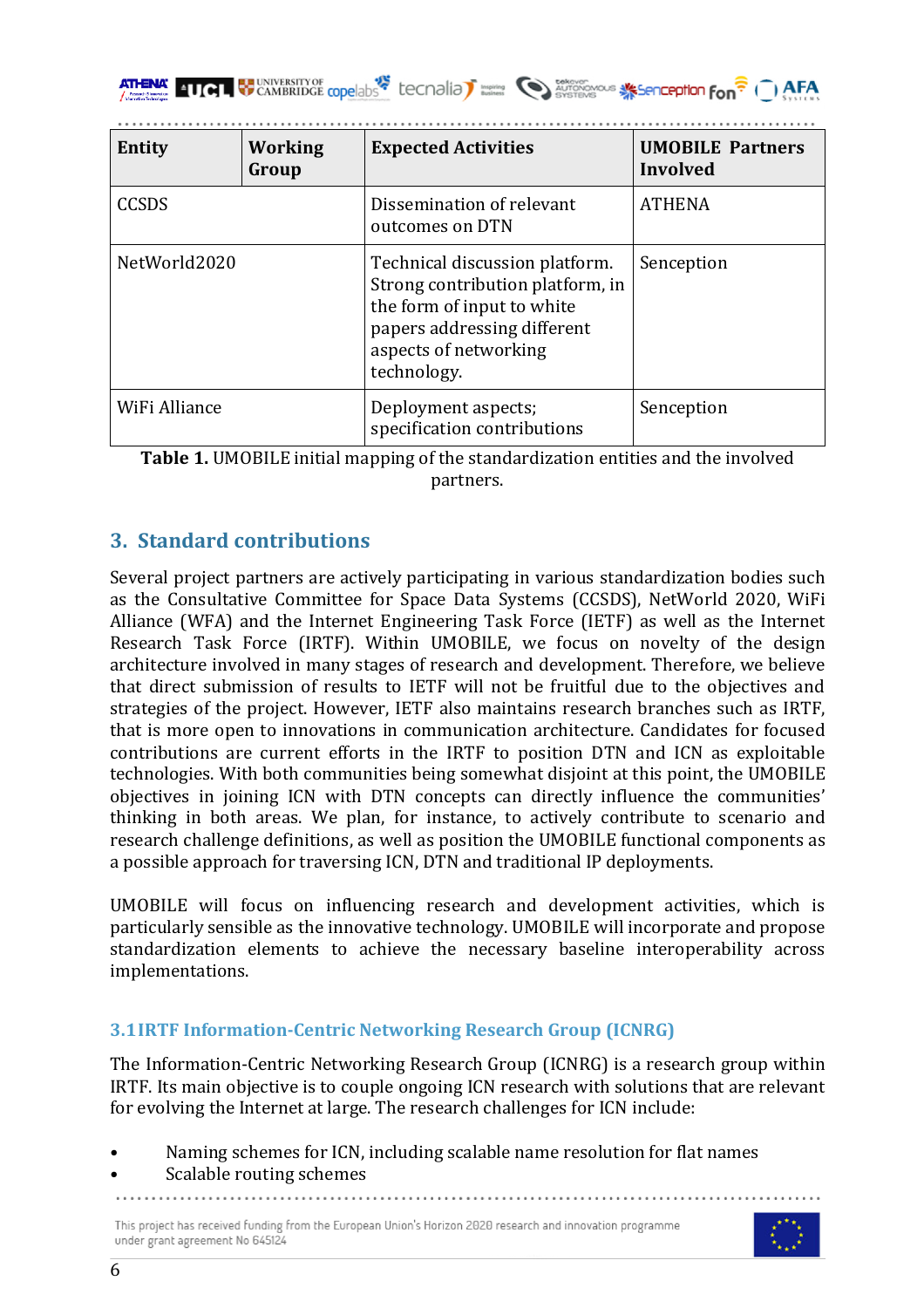Congestion control, QoS approaches, and caching strategies

- Metrics that make it possible to evaluate ICN implementations in a consistent manner
- Security and privacy, including scoping of information objects and access control to them

**THE LANDRIDGE COpe abstract LAG CONDIAL DISTINGUISH SEPTENDEN CONDITION FOR THE CONDITION OF THE AFA** 

- Application/application-protocol design and APIs
- Business, legal and regulatory frameworks

# *3.1.1 UMOBILE Standardization Topics – Contributions*

UMOBILE expected outcomes that may be promoted in IRTF are mostly related to the ICN. A preliminary analysis of the possible contributions in ICNRG has identified a list of potential contributions, as detailed in Table 2.

| <b>Standardization Element</b>                                                                         | <b>Type of Contribution</b>               | <b>Partner</b>                            |
|--------------------------------------------------------------------------------------------------------|-------------------------------------------|-------------------------------------------|
| Solving the congestion problem using ICN                                                               | Presentations to ICNRG<br>meetings        | <b>UCL</b>                                |
| Resilience in disrupted Information-Centric<br><b>Networks</b>                                         | Presentations to ICNRG<br>meetings        | <b>UCL</b>                                |
| Keyword-based naming scheme in ICN<br>networks                                                         | Presentations to ICNRG<br>meetings        | <b>UCL</b>                                |
| Native Content Distribution through Off-<br>Path Content Discovery: A Proposal for a<br>Downstream FIB | Presentations to ICNRG<br>meetings        | <b>UCL</b>                                |
| Keyword-Based Mobile Application Sharing<br>through Information-Centric Connectivity                   | Presentations to ICNRG<br>meetings        | UCL                                       |
| <b>Adapting ICN to Function Execution for</b><br><b>Edge Computing</b>                                 | Presentations to ICNRG<br>meetings        | <b>UCL</b>                                |
| <b>ICN Research Challenges</b>                                                                         | Internet Draft and RFC<br>standardisation | <b>UCL</b>                                |
| Information-centric Routing for<br>Opportunistic Wireless Networks                                     | Internet Draft                            | COPELABS,<br>Senception,<br><b>ATHENA</b> |

**Table 2.** Preliminary overview of potential UMOBILE standardization topics in ICNRG

# *3.1.2 Standardization efforts*

UCL has already participated in most of the Interim meeting of the ICRNG group during the UMOBILE project. Dr Ioannis Psaras and Dr Vasilis Sourlas have represented UCL, where they discussed the on-going work at UCL related with the UMOBILE project and got feedback from the ICNRG group members, especially on the work related with the WP3

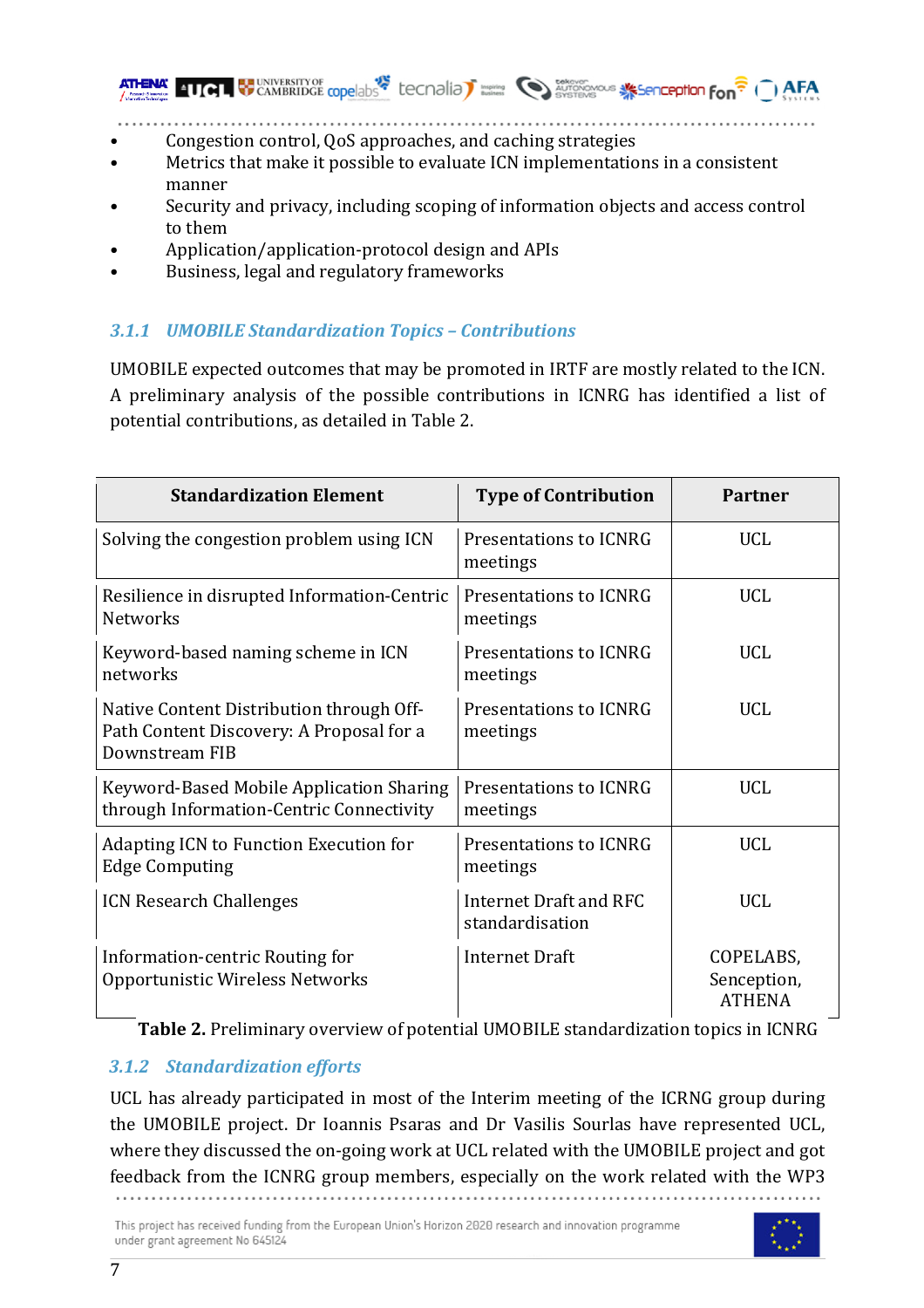

about the UMOBILE ICN specifications of the architecture. In the ICN meeting in Prague (July 2015), UCL presented the "Solving the congestion problem using ICN"work, about congestion and flow control, related with the WP4 Task 4.1. UCL also presented the "Resilience in disrupted Information-Centric Networks" work, related with the WP3. In the ICNRG meeting held in Tokyo (October 2015), UCL presented the naming scheme that will be used in the UMOBILE architecture (WP3), based on a keyword-based naming scheme. In Berlin (July 2016) UCL presented the work related with the "Off-path Opportunistic Content Discovery" protocol proposed in the WP3. In the ICN meeting in Prague (July 2017), UCL presented the mobile computation sharing framework, presented in WP3 and, in Berlin (September 2017) UCL presented the work "Adapting ICN to Function Execution for Edge Computing".

COPELABS has being involved participating in the discussions around named-data networking (NDN) at ICNRG, namely related to the application of NDN to multi-hop wireless networks with intermittent connectivity. Based on this, COPELABS published a draft in ICNRG called "Information-centric Routing for Opportunistic Wireless Networks" (draft-mendes-icnrg-DABBER-00)[4], done together with Senception and Athena. This draft describes the Data reAchaBility BasEd Routing (DABBER) protocol, which has been developed to extend the reached of Named Data Networking based routing approaches to opportunistic wireless networks. By "opportunistic wireless networks" it is meant multihop wireless networks where finding an end-to-end path between any pair of nodes at any moment in time may be a challenge. The goal of Dabber is to assist in better defining opportunities for the transmission of Interest packets towards the most suitable data source. To the best of our knowledge this is the first ICNRG draft proposing a routing approach to NDN for wireless networks.

### **Standardizations and Internet drafts**

- Through Dr Ioannis Psaras, UCL participated in the "ICN Research Challenges Internet-Draft", which summarises the group's activities in the area and outlines the priority areas of research value. The draft has been accepted as RFC 7927: Information-Centric Networking (ICN) Research Challenges [3]
- COPELABS, Senception and Athena has submitted a draft of **Information-centric Routing for Opportunistic Wireless Networks** to ICN research group [4]. This draft focuses on routing protocol for opportunistic wireless networks, called Dabber. This draft also encompasses some aspects of the integration of ICN and DTN.

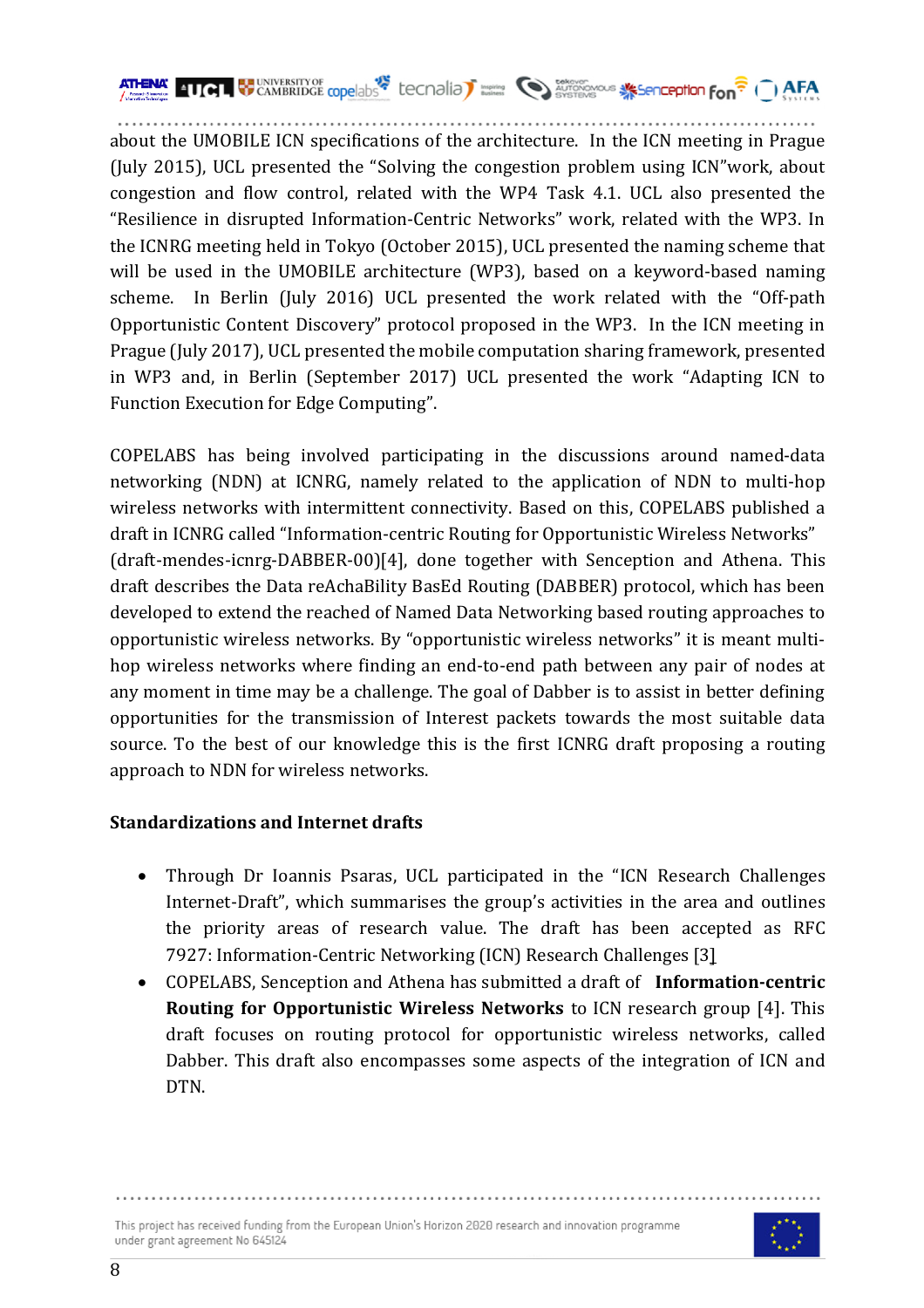**4161 WE UNIVERSITY OF CODE COPE ADDENTIFY CONCIDENT ASSOCIATED STATES AREA** 

### **3.2 IRTF Delay Tolerant Networking Research Group (DTNRG)**

The Delay-Tolerant Networking Research Group (DTNRG) of IRTF is chartered to address the architectural and protocol design principles arising from the need to provide interoperable communications with and among extreme and performance-challenged environments where continuous end-to-end connectivity cannot be assumed. Examples of such environments include spacecraft, military/tactical, some forms of disaster response, underwater, and some forms of ad-hoc sensor/actuator networks.

Among the challenges to be addressed are: large delay for transmissions resulting from either physical link properties or extended periods of network partitioning, routing capable of operating efficiently with frequently-disconnected, pre-scheduled, or opportunistic link availability, high per-link error rates making end-to-end reliability difficult, heterogeneous underlying network technologies (including non-IP-based internets), and application structure and security mechanisms capable of limiting network access prior to data transit in an environment where round-trip-times may be very large.

The group intends to build upon the extended "bundling" architecture created originally for the Interplanetary Internet. This architecture proposes an alternative to the Internet TCP/IP end-to-end model and employs hop-by-hop storage and retransmission as a transport-layer overlay. It provides a messaging service interface conceptually similar to electronic mail, but generalized for application-independence and supported by specialized reliability and routing capabilities.

The intended work products of the DTNRG include architectural descriptions (concept documents), a bundling protocol specification, and a series of one or more network environment-specific "profile" documents. These profile documents will include descriptions of 'convergence layers' intended to adapt the overlying messaging architecture for use in specialized networking environments (space, water, sensor networks), and are expected to be created by the study teams. Members of the DTNRG also intend to distribute source code of a reference implementation of the architecture and protocols developed.

### *3.2.1 UMOBILE Standardization Topics – Contributions*

UMOBILE leverages the delay disruption, and disconnection-tolerance concept of the DTN architecture, in several communication scenarios described in D2.1. Below, we summarize the expected contributions of UMOBILE consortium to the DTNRG.

| <b>Standardization Element</b> | <b>Type of Contribution</b>                                                            | <b>Partner</b>             |
|--------------------------------|----------------------------------------------------------------------------------------|----------------------------|
| <b>ICN-DTN</b> architecture    | Closely follow the<br>outcomes of DTNRG<br>meetings, workshops<br>and Internet Drafts. | <b>ATHENA</b>              |
| Integration of ICN and DTN     | Internet Draft                                                                         | ATHENA,<br><b>TECNALIA</b> |

**Table 3.** Preliminary overview of potential UMOBILE standardization topics in DTNRG

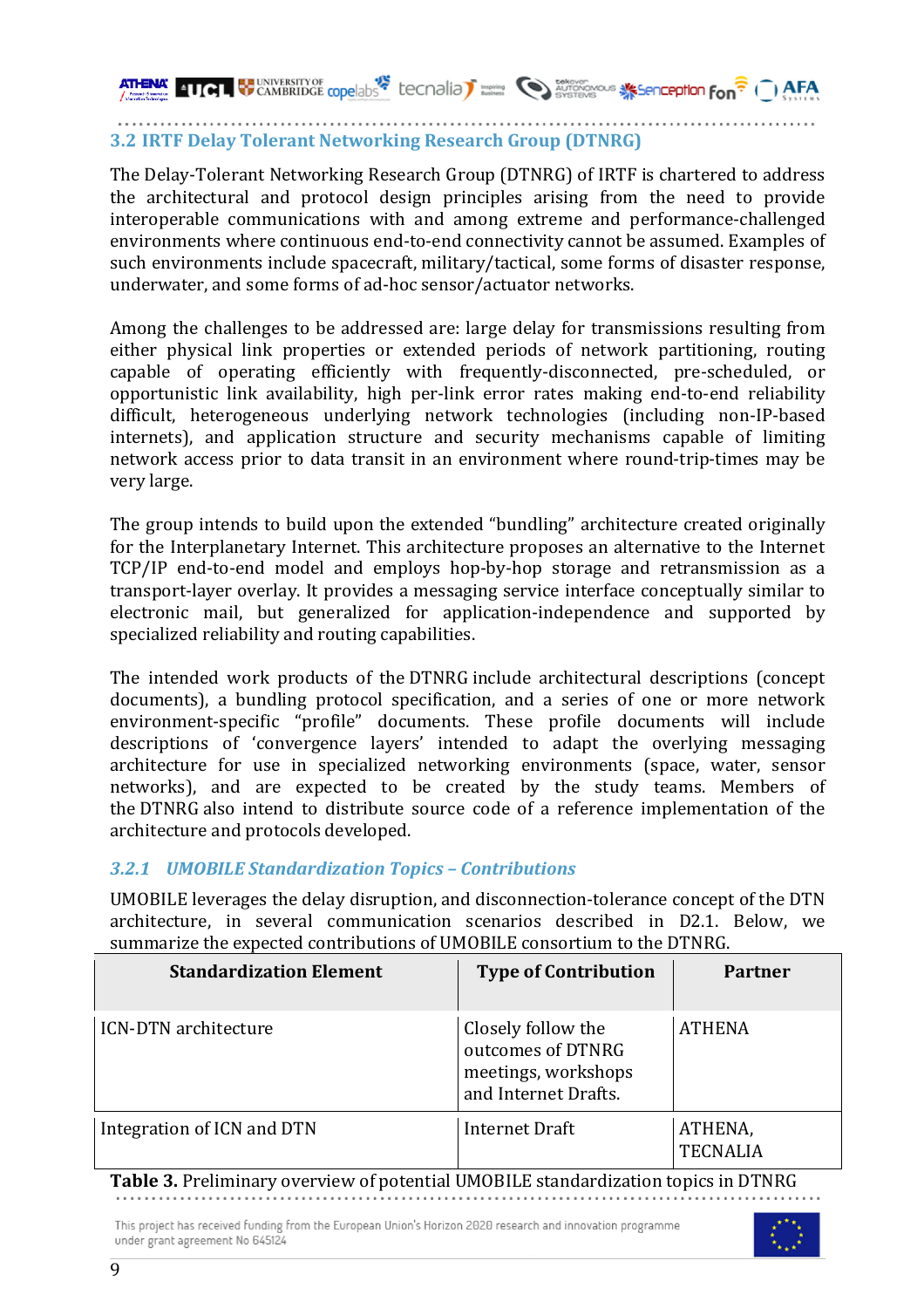**AFA CAMBRIDGE** copelabs<sup>2</sup> tecnalia) **busing** and concerned to the second of  $\frac{1}{2}$  ( ) AFA

#### *3.2.2 Standardization efforts*

The DTNRG concluded its work in early 2016. The consortium focused its efforts on ICNRG-related standardisation activities.

### **3.3 IRTF Global Access to the Internet for All (GAIA)**

The Global Access to the Internet for All (GAIA) is an IRTF initiative that aims:

- to create increased visibility and interest among the wider community on the challenges and opportunities in enabling global Internet access, in terms of technology as well as the social and economic drivers for its adoption.
- to create a shared vision among practitioners, researchers, corporations, non governmental and governmental organisations on the challenges and opportunities
- to articulate and foster collaboration among them to address the diverse Internet access and architectural challenges (including security, privacy, censorship and energy efficiency).
- to document and share deployment experiences and research results to the wider community through scholarly publications, white papers, presentations, workshops, Informational and Experimental RFCs.
- to document the costs of existing Internet Access, the breakdown of those costs (energy, manpower, licenses, bandwidth, infrastructure, transit, peering), and outline a path to achieve a 10x reduction in Internet Access costs especially in geographies and populations with low penetration.
- to develop a longer term perspective on the impact of GAIA research group findings on the standardization efforts at the IETF. This could include recommendations to protocol designers and architects.

IRTF: Internet Research Task Force, provides a suitable venue for evangelizing the vision and the solutions of UMOBILE towards a practitioner audience in the space of global access. Specifically, the GAIA working group is a key forum for UMOBILE, also due to the fact that Dr. Arjuna Sathiaseelan is the co-chair. During the duration of UMOBILE project we increase substantially the visibility of UMOBILE through several meetings, organizing workshops and informational Internet draft.

### *3.3.1 UMOBILE Standardization Topics – Contributions*

The UMOBILE use cases involve a social extension in the access to networking services or the Internet. In this context, the scenarios' output as well as the project outcome can be of particular interest to the GAIA research group.

This project has received funding from the European Union's Horizon 2020 research and innovation programme



under grant agreement No 645124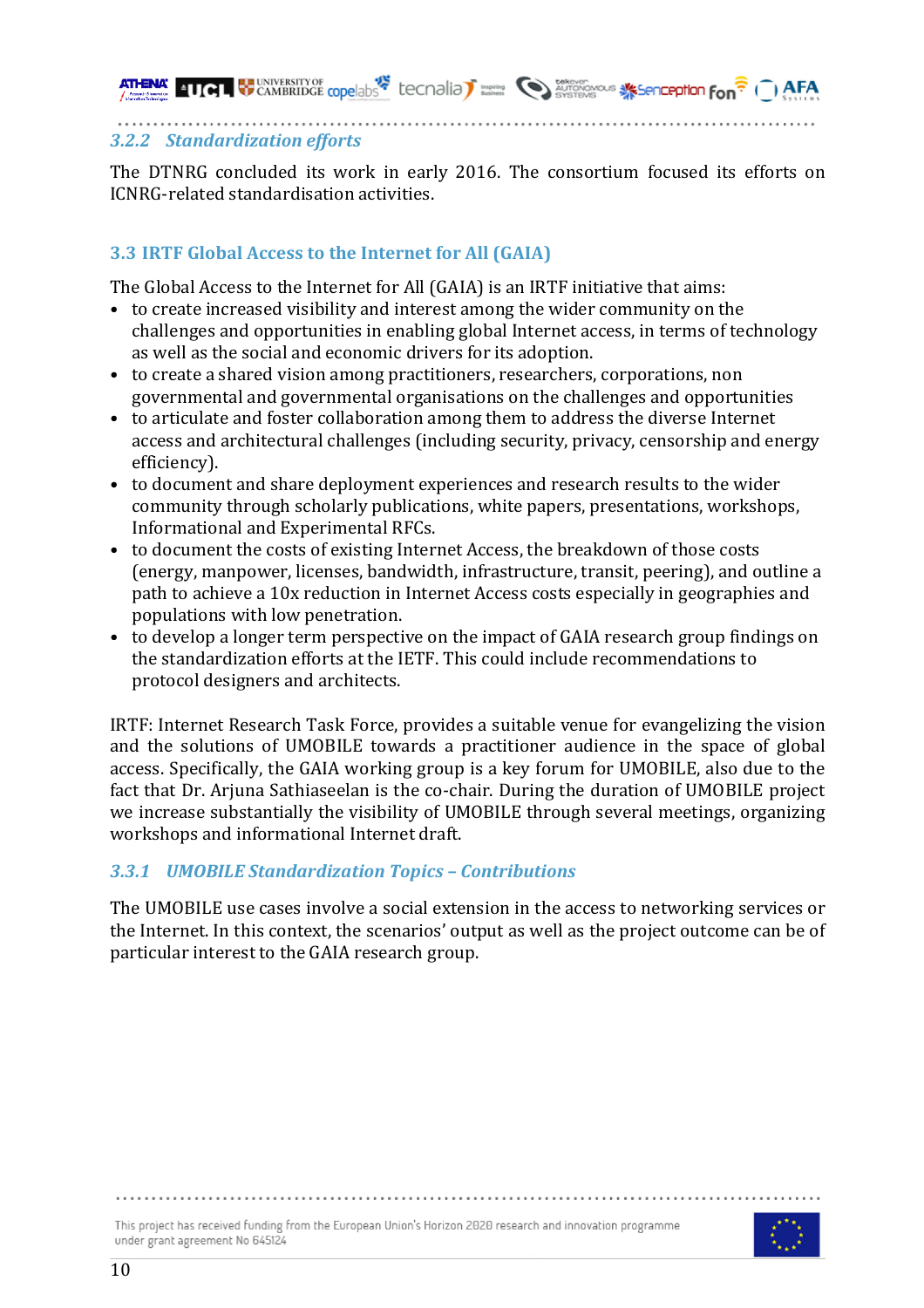

| <b>Standardization Element</b>                                                                             | <b>Type of Contribution</b>                  | <b>Partner</b>                                          |
|------------------------------------------------------------------------------------------------------------|----------------------------------------------|---------------------------------------------------------|
| System design for universal communication<br>architecture                                                  | Scientific article<br>submission             | ATHENA,<br>UCAM, UCL,<br>COPELABS,<br><b>SENCEPTION</b> |
| Information – Centric Multi Access Edge<br><b>Computing Platform for Community Mesh</b><br><b>Networks</b> | Presentations to IRTF<br><b>GAIA</b> meeting | <b>UCAM</b>                                             |
| <b>UMOBILE</b> architecture                                                                                | Presentations to IRTF<br><b>GAIA</b> meeting | <b>ATHENA</b>                                           |
| Alternative solution to provide affordable<br>Internet in the developing regions.                          | Presentations to IRTF<br><b>GAIA</b> meeting | <b>UCAM</b>                                             |
| <b>Alternative Network Deployments:</b><br>Taxonomy, Characterization, Technologies,<br>and Architectures  | Internet Draft and RFC<br>standardisation    | <b>UCAM</b>                                             |

**Table 4.** Preliminary overview of potential UMOBILE standardization topics in GAIA

# *3.3.2 Standardization efforts*

The summary of activities and outcomes for IRTF GAIA standardization can be summarized as follows:

# **System Design for Universal Communication Architecture**

The ATHENA, UCAM, UCL, COPELABS and SENCEPTION have collaborated and published an article summarised the UMOBILE architecture to the prestigious IEEE Communication magazine which has very high impact factor (10.435). The article presents the design of a unified UMOBILE architecture which tailors the information-centric communication model to meet the requirements of opportunistic communications, integrating those connectivity approaches into a single architecture[5]. The goal of this article is to tight the integration of opportunistic and delay-tolerant communications with the core of the network, extending its reach toward universal coverage and enhancing operational reliability when the network infrastructure is unavailable or impaired.

# **IRTF GAIA meetings**

UCAM has already organized three GAIA meetings which invited practitioners, researchers, engineers and regulators from several developing countries including Africa, Asian and South America. The first meeting was organized at Queen Mary University, London on 30 November 2015<sup>1</sup>. Dr. Adisorn Lertsinsrubtavee also presented the results



 <sup>1</sup> http://dev6.acmdev.org/gaia.php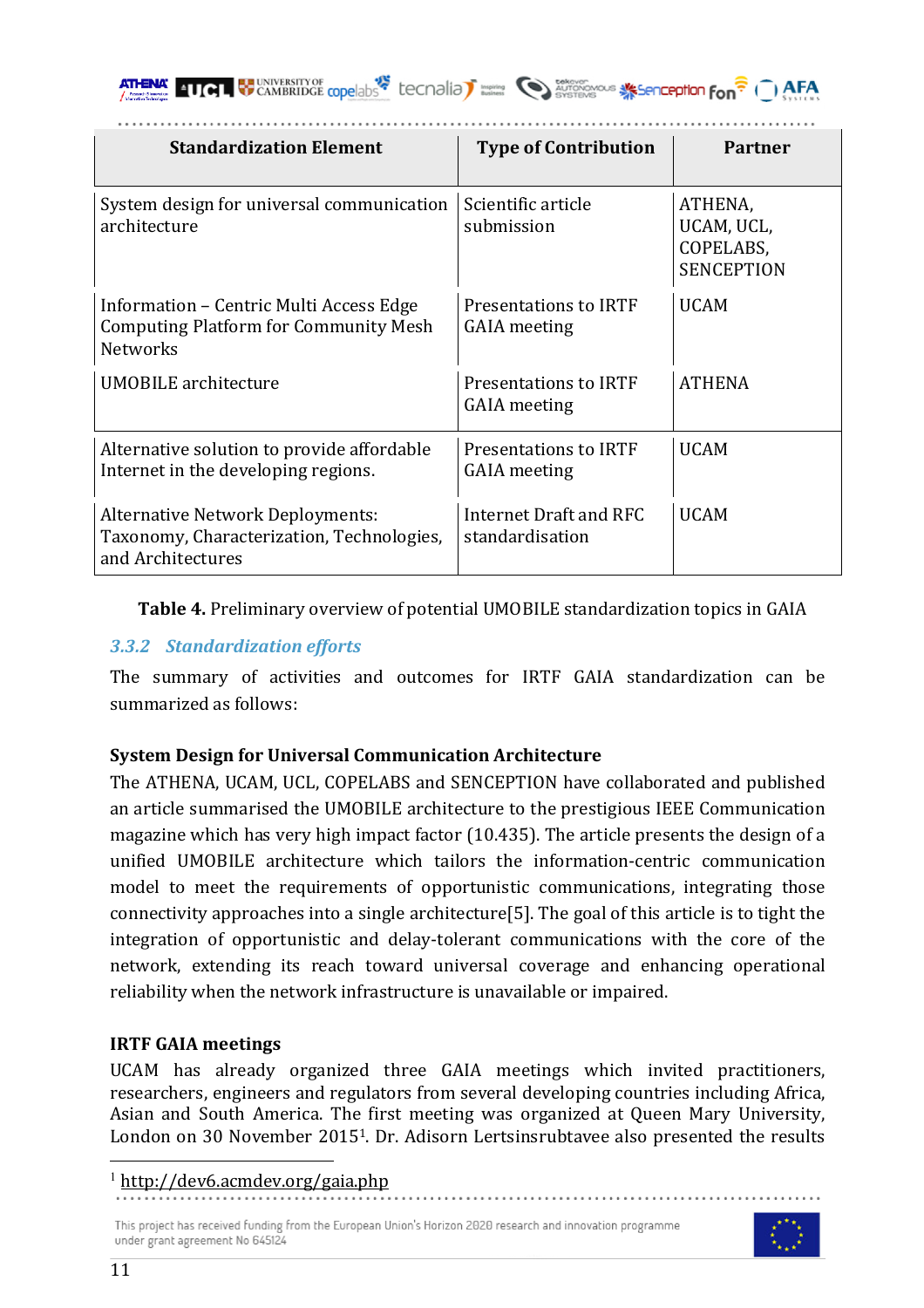**4101 WEAREN CAMBRIDGE cope abs<sup>32</sup>** tecnalia<sup>7</sup> **institute** Construction structure the fon<sup>2</sup> (1) AFA

of socio-technical study carried out in rural community network in Thailand [1] as well as the solution to improve the connectivity with UMOBILE technology. The second workshop was organized at Computer Laboratory, University of Cambridge during  $26 -$ 27 January  $2017<sup>2</sup>$ . In this meeting, Dr. Arjuna Sathiaseelan and Dr. Adisorn Lertsinsrubtavee also discussed with other participants from several developing countries to use UMOBILE technology in their community networks. The third meeting was organized in conjunction with IETF  $101<sup>3</sup>$ , Hilton London Metropole, London UK on 22 March 2018. In this event, Dr. Adisorn from UCAM gave a presentation about Information – Centric Multi Access Edge Computing Platform for Community Mesh Networks[6]. The talk was related to service migration platform and its evaluation mentioned in WP3 and WP5. In addition, Dr. Sotirios Diamantopoulos from Athena Research Center also presented and disseminated the UMOBILE outcomes to the GAIA community[7]. This presentation also included the UMOBILE architecture which has published in [5].

### **Standardizations and Internet drat**

• Through Dr. Arjuna Sathiaseelan, UCAM has participated in the Internet draft on Alternative Network Deployments: Taxonomy, Characterization, Technologies, and Architectures. Currently this draft has been accepted to be published as the RFC 7962 [2]. This standardisation proposes the alternative solutions to provide the Internet connectivity in developing regions. The draft has been developed through the extensive discussions in GAIA workshops and GAIA mailing list.

### **3.4Decentralised Internet Infrastructure" research group (DINRG)**

The Decentralized Internet Infrastructure Research Group (DINRG) is a research initiative aimed at investigating open research issues in decentralizing infrastructure services such as trust management, identity management, name resolution, resource/asset ownership management, and resource discovery. The focus of DINRG is on infrastructure services that can benefit from decentralization or that are difficult to realize in local, potentially connectivity-constrained networks.

While intensive there is currently intensive research and development taking place around decentralized applications, the problem of decentralized infrastructure is receiving relatively less attention, despite the research challenges in this space. Some of these challenges include:

- Scalability what are the problems that prevent decentralized infrastructure services from achieving global scale?
- Trust management in decentralized communication settings
- Privacy and targeted, verifiable disclosure
- Applicability of distributed ledger and related technologies to different use cases and environments
- Consensus algorithms for specific scenarios with a focus on Internet infrastructure services



 $^{2}$  https://www.cl.cam.ac.uk/~al773/gaiaworkshop/

<sup>3</sup> https://datatracker.ietf.org/meeting/agenda.html

This project has received funding from the European Union's Horizon 2020 research and innovation programme under grant agreement No 645124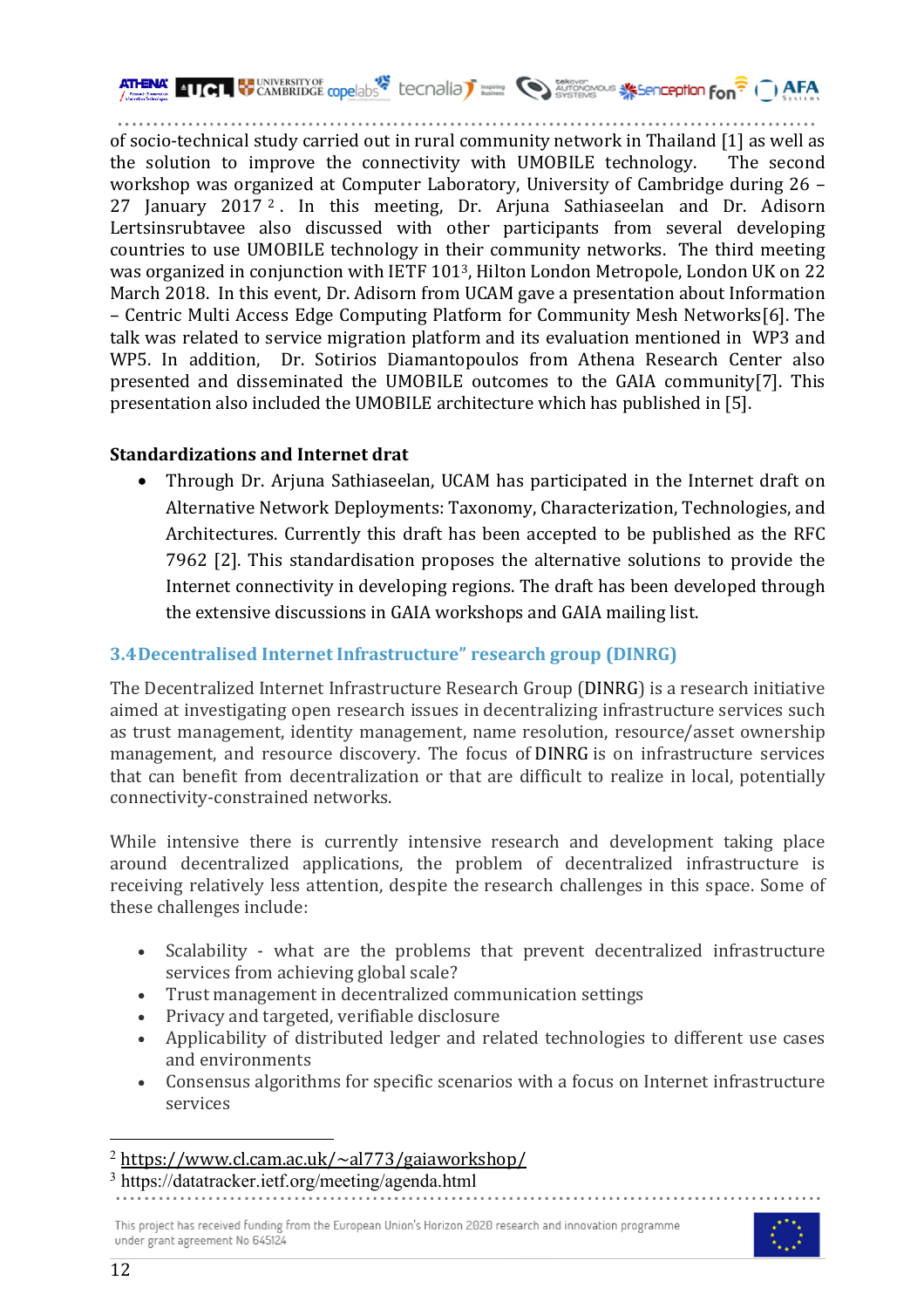- The ability of constrained nodes to benefit from elements of a consensus item that they cannot process or store as a complete set
- Distributed Trust and Delegated Computing
- Economic drivers and roadblocks for decentralizing network infrastructure
- Identification of common requirements and properties of selected technologies
- Design and implementation of one or more general-purpose infrastructure systems
- Deployment and operation of one or more actual implementations

### *3.4.1 UMOBILE Standardization Topics – Contributions*

Dr Michal Krol, on behalf of UCL, presented the work about how to decentralize computing using NDN and network functions, and also how to verify decentralized computing using smart contracts.

| <b>Standardization Element</b>              | <b>Type of Contribution</b>               | <b>Partner</b> |
|---------------------------------------------|-------------------------------------------|----------------|
| <b>Decentralized Computing Environments</b> | <b>Presentations to DINRG</b><br>meetings | UCL            |

**Table 5.** Preliminary overview of potential UMOBILE standardization topics in DINRG

### *3.4.2 Standardization efforts*

No standardization actions have been done in this research group. However, during last phase of the UMOBILE project, UCL started the visibility of UMOBILE also in this research group, participating in the periodic meetings and through presentation of related work.

# **3.5** The Consultative Committee for Space Data Systems (CCSDS)

The Consultative Committee for Space Data Systems (CCSDS) was formed in 1982 by the major space agencies of the world to provide a forum for discussion of common problems in the development and operation of space data systems. It is currently composed of eleven member agencies, twenty-eight observer agencies, and over 140 industrial associates.

Since its establishment, it has been actively developing recommendations for data- and information-systems standards to promote interoperability and cross support among cooperating space agencies, to enable multi-agency spaceflight collaboration (both planned and contingency) and new capabilities for future missions. Additionally, CCSDS standardization reduces the cost burden of spaceflight missions by allowing cost sharing between agencies and cost-effective commercialisation.

During the last decade, CCSDS has been actively involved in the standardization of the Delay Tolerant Networking (DTN) architecture and its corresponding Bundle Protocol (BP) for interoperable space communications.

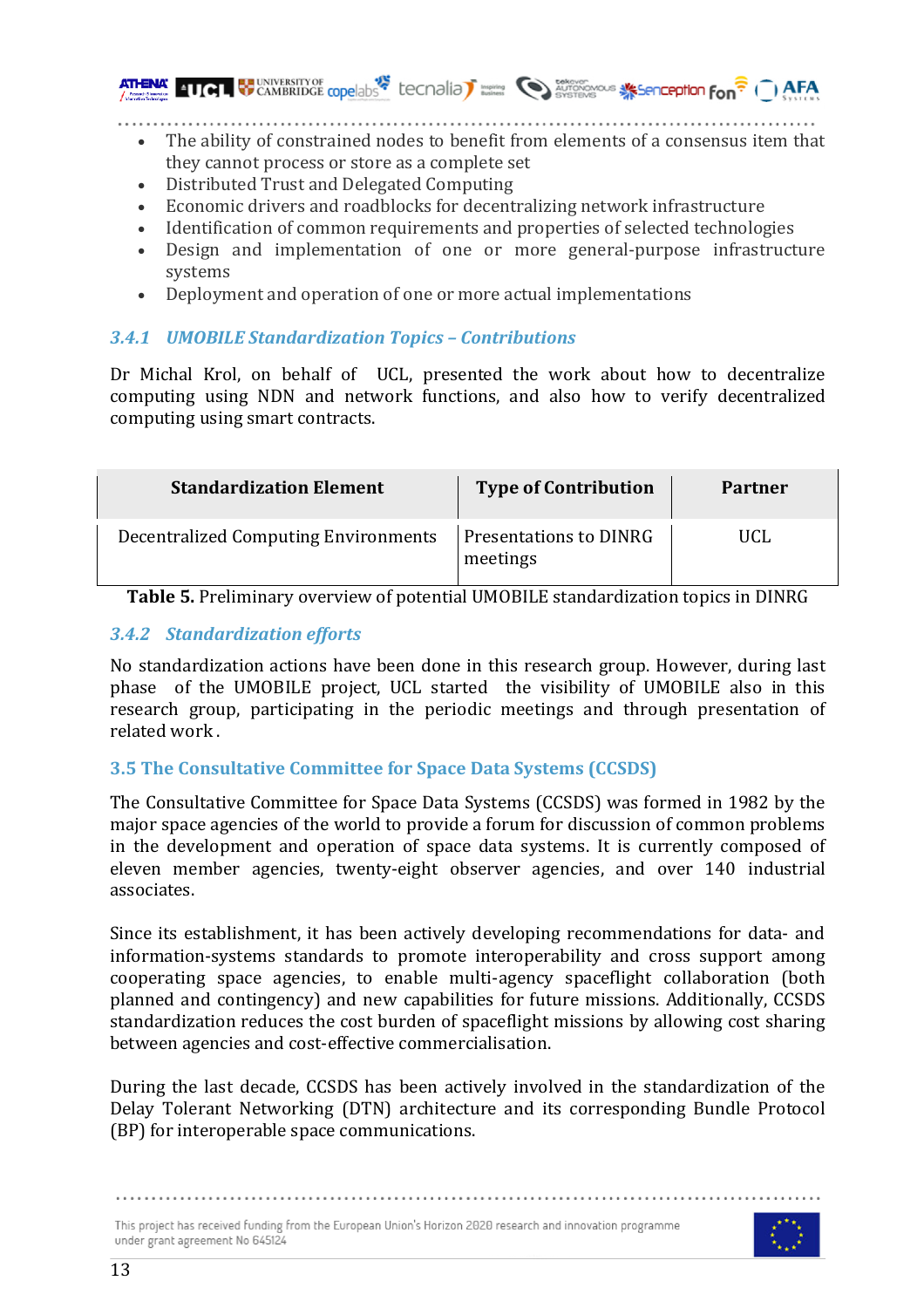# **4101 WEAREN CAMBRIDGE COpe abs<sup>32</sup>** tecnalia<sup>7</sup> **inside Conduct Conduct Conduct Conduct Conduct Conduct Conduct Conduct Conduct Conduct Conduct Conduct Conduct Conduct Conduct Conduct Conduct Conduct Conduct Conduct Condu**

#### *3.5.1 UMOBILE Standardization Topics – Contributions*

The outcomes of UMOBILE, and in particular the impact of the delay-tolerant elements of the UMOBILE architecture, can be of particular interest to CCSDS, since the proposed solutions may fit into the space communications as well.

| <b>Standardization Element</b>                 | <b>Type of Contribution</b>                                                          | Partner       |
|------------------------------------------------|--------------------------------------------------------------------------------------|---------------|
| UMOBILE use cases in disconnected environments | Dissemination of relevant<br>outcomes on DTN at the<br><b>CCSDS</b> regular meetings | <b>ATHENA</b> |

**Table 6.** Preliminary overview of potential UMOBILE standardization topics within CCSD

#### *3.5.2 Standardization efforts*

Early in the project course, the consortium decided to employ UAVs to assist communications in remote, disconnected environments. As a result, the support of, and research on, satellite communications were not deemed necessary by the UMOBILE partners. Furthermore, research efforts by ATHENA were not related to the DTN layer itself, which would fall within the scope of CCSDS, but rather to the integration of the DTN and ICN network architectures rather. Subsequently, ATHENA did not actively seek to perform standardization activities within CCSDS, focusing instead on ICNRG activities, and culminating in the co-authoring of the DABBER protocol specifications draft  $[4]$ 

#### **3.6 NetWorld 2020**

NetWorld2020 is the European Technology Platform for communications networks and services. Communications networks enable interaction between users of various types of equipment, either mobile or fixed. The NetWorld European technology platform gathers more than 700 players of the communications networks sector including industry leaders, innovative SMEs, and leading academic institutions. The mission of NetWorld is to strengthen Europe's leadership in networking technology and services so that it best serves Europe's citizens and the European economy.

UMOBILE expects to contribute to NetWorld2020 white papers, as well as to other efforts under development in the context of ICN and Device-to-device communications. At this stage, several partners of NetWorld2020 are monitoring the opportunities for disseminating UMOBILE results. This outcome has already been provided on the white paper "Beyond 5G".

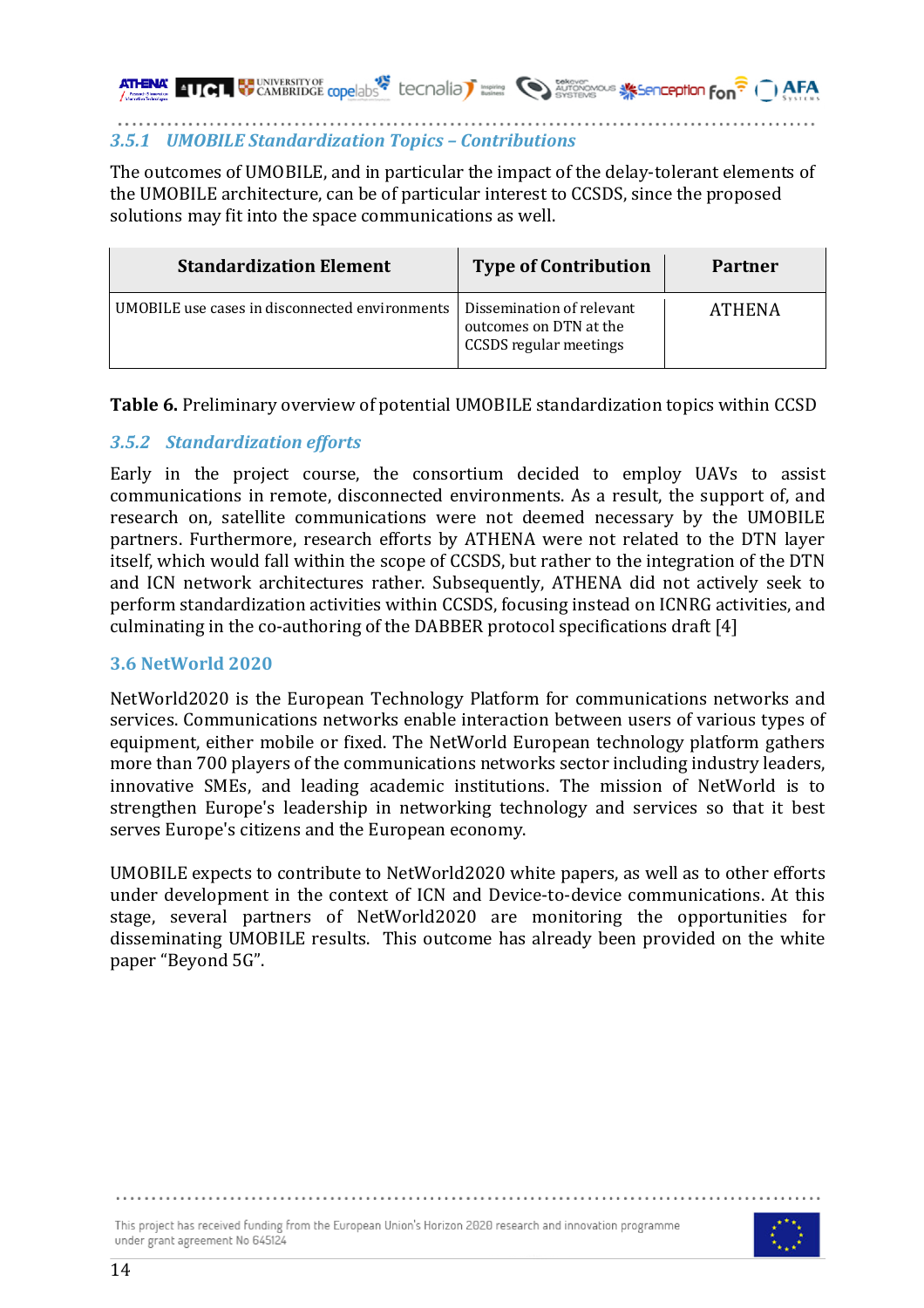| <b>Standardization Element</b> | <b>Type of Contribution</b>                                                                                                           | Partner                       |
|--------------------------------|---------------------------------------------------------------------------------------------------------------------------------------|-------------------------------|
| Beyond 5G scenarios            | Dissemination of aspects<br>concerning taking advantage<br>of proximity, e.g. in the<br>context of device to device<br>communications | Senception<br><b>COPELABS</b> |

#### *3.6.1 UMOBILE Standardization Topics – Contributions*

**Table 7.** Overview of potential UMOBILE standardization topics in NetWorld 2020

#### *3.6.2 Standardization efforts*

Senception and COPELABS are regularly disseminate the aspects of UMOBILE in this group. The topics that we are interesting are the advantages of proximity, for instance the context of device to device communications.

#### **3.7 WiFi Alliance**

The WiFi Alliance is a non-profit industry association that promotes Wireless LAN technology and certifies products if they conform to certain standards of interoperability. There are several programs launched by WiFi Alliance

The relevant standard with UMOBILE is Wi-Fi CERTIFIED Wi-Fi Direct®, a certification mark for devices supporting a technology that enables Wi-Fi devices to connect directly, making it simple and convenient for pervasive communications (i.e., printing, file sharing, data synchronisation and remote display)

UMOBILE relies on Wi-Fi direct to support user-centric networking, and the project originally expected to monitor and to provide contributions to Wi-Fi Peer-to-Peer Services technical specifications in particular concerning deployment and validation aspects. 

Currently, there is no contribution to be provided. A relevant aspect developed in the context of the project and which may be explored afterwards concerns the capability of Wi-Fi Direct to assist in connectionless transmission of information during the "Service Discovery" phase of the Wi-Fi Direct Group establishment. Such aspect is relevant in the context of information-centric paradigms, as devices can exchange information relevant, for instance, to perform some form of negotiation before establishing a communication channel.

Senception is incorporating this aspect – exchange of context-aware weights – in the Contextual Manager module. This allows for different nodes to exchange weights computed by the Contextual Manager (Availability weight A and Centrality Weight C) as well as to assist in the computation of similarity aspects between nodes, as described in D4.5. Senception and COPELABS are developing a report which shall be released publicly and shall be sent to the Wi-Fi alliance, alerting for limiting aspects that have been found

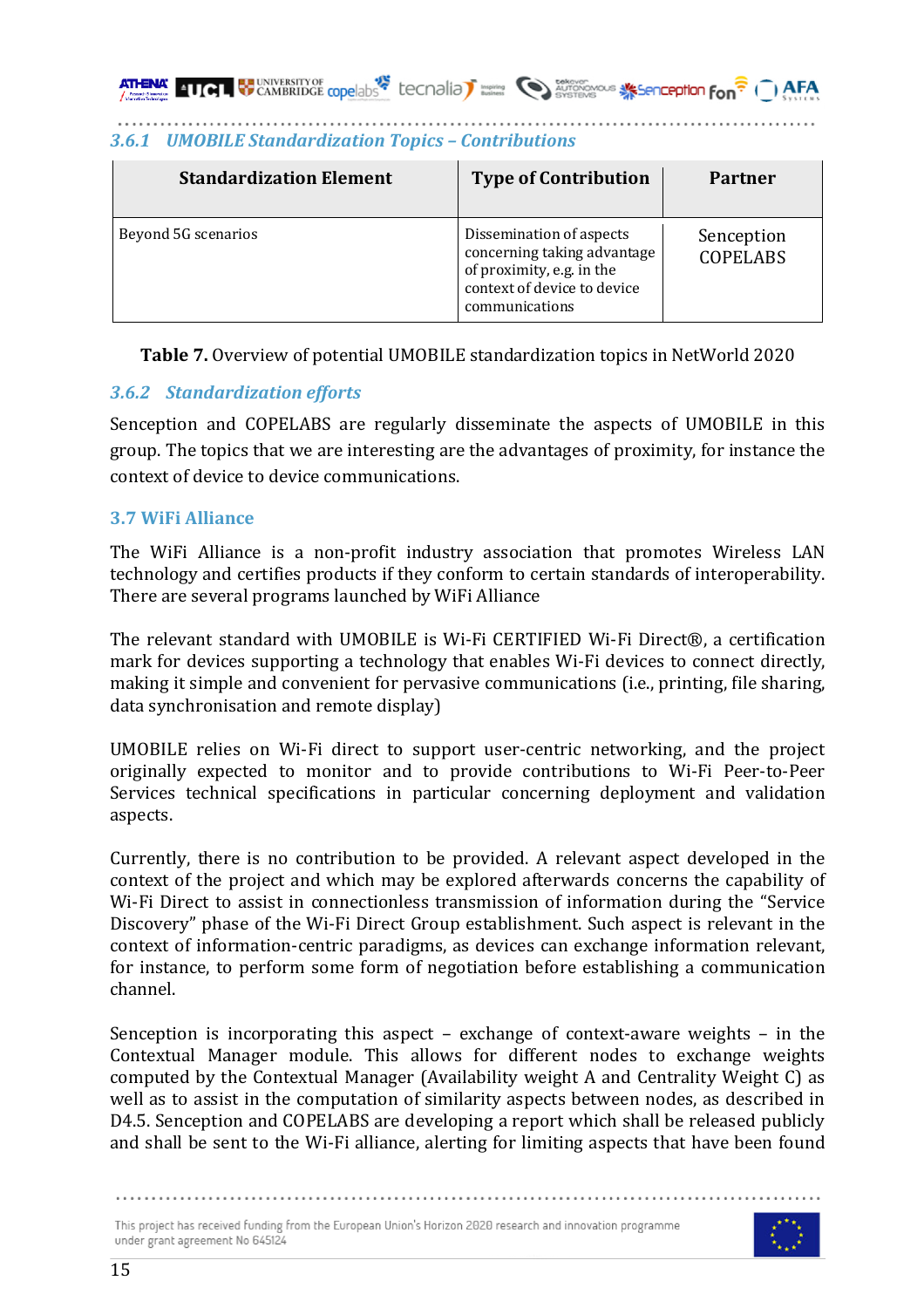out during the implementation of the Contextual Manager, and of the interface to the routing module (NDN-Opp and DABBER).

### *3.7.1 UMOBILE Standardization Topics – Contributions*

| <b>Standardization Element</b> | Type of Contribution                                                                                                                                                                                                          | Partner    |
|--------------------------------|-------------------------------------------------------------------------------------------------------------------------------------------------------------------------------------------------------------------------------|------------|
| Wi-Fi Direct                   | Monitoring of relevant aspects<br>concerning Wi-Fi direct issues<br>(e.g. issues in authentication)<br>Release of a technical report<br>detailing limiting aspects for<br>data exchange during the Service<br>Discovery Phase | Senception |

**Table 8.** Overview of potential UMOBILE standardization topics in Wi-Fi Alliance

# *3.7.2 Standardization efforts*

- In the context of the DABBER draft (IRTF ICNRG working group), partners COPELABS, Senception, and ATHENA have proposed an extension of the current NDN routing (link state) to opportunistic environments, based on contextualawareness (node availability and centrality )and data reachability. COPELABS has contributed with the routing proposal, while Senception is contributing with the contextual aspects, including the interfacing to routing. ATHENA has provided the support for DTN-ICN integration. The draft shall be presented in the IRTF meeting in March 2018. The draft is currently under implementation and code shall be publicly available.
- Report on limitations of Data exchange during the Wi-Fi Direct negotiation phase. Wi-Fi Direct is an interesting instantiation of Wi-Fi, in particular in what concerns services that require some form of context-awareness derived from crowd analysis. Senception has been working with Wi-Fi Direct in the context of the contributions of UMOBILE, firstly in PerSense Mobile Light, and secondly in the Contextual Manager module. Derived from such learning, Senception shall release a technical report publicly, detailing the learning achieved for data exchange in a connectionless way. This report shall be provided to the Wi-Fi Alliance as well.

# **4. Conclusion**

This report summarises the activities of UMOBILE in terms of standardization efforts. UMOBILE consortium have been actively contributed to the research related standardizations bodies such as IRTF ICNRG, IRTF GAIA and IRTF DINRG. The outcomes of UMOBILE activities have been delivered to three Internet drafts and two RFC standardizations [2, 3]. On top of that, during the project time, UMOBILE consortium have



This project has received funding from the European Union's Horizon 2020 research and innovation programme under grant agreement No 645124